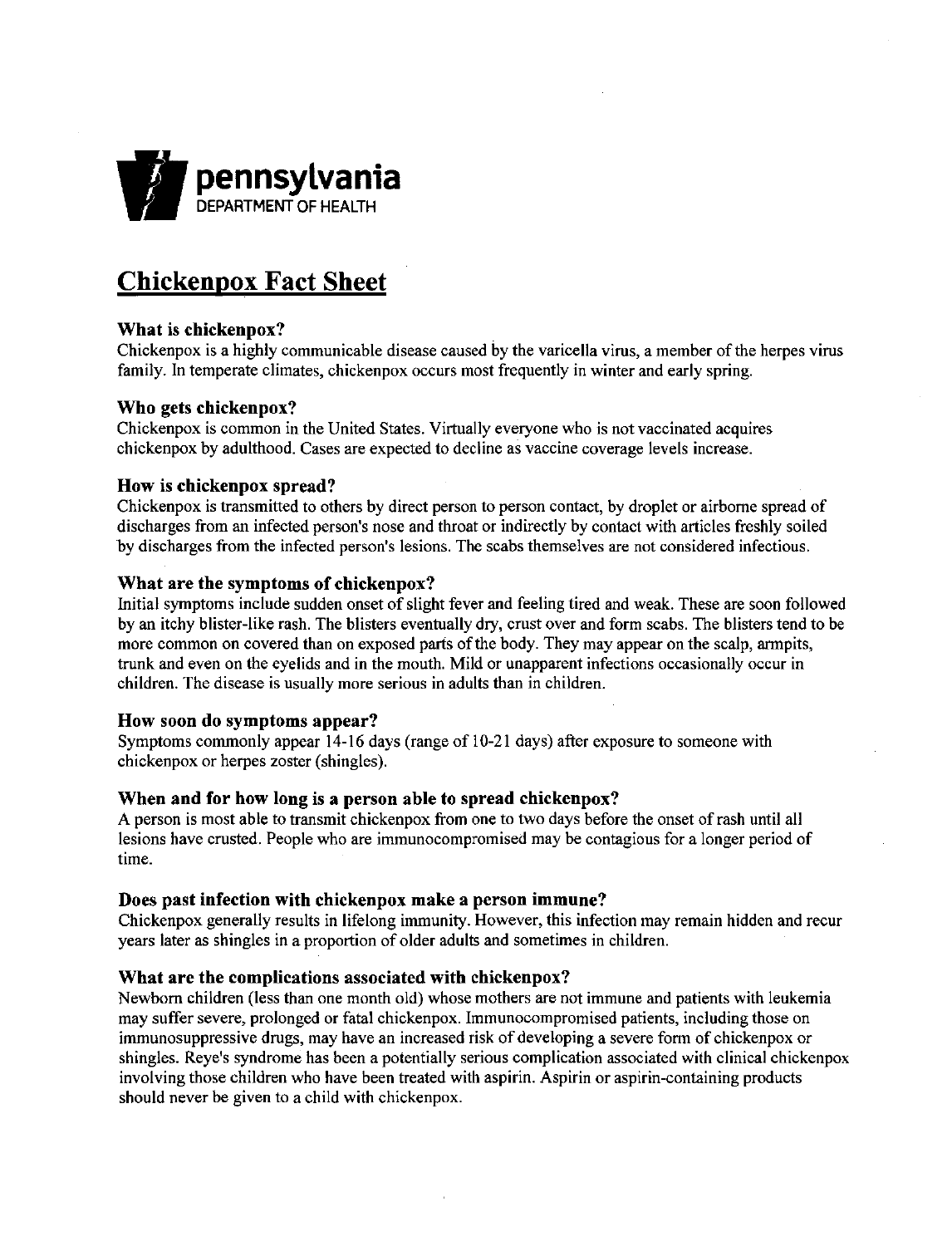# Is there a vaccine for chickenpox?

A vaccine to protect children against chickenpox was first licensed in March 1995. Children who have never had chickenpox should get 2 doses of chickenpox vaccine at these ages: 1st Dose: 12-15 months of age; 2nd Dose: 4-6 years of age (may be given earlier, if at least 3 months after the 1st dose) People 13 years of age and older (who have never had chickenpox or received the chickenpox vaccine) should get two doses at least 28 days apart.

#### Is there any other way to prevent chickenpox after exposure?

To protect high-risk newborns and immunocompromised patients from exposure, a shot of varicella zoster immune globulin (VariZIG) should be administered as soon as possible after exposure and within 10 days. Older children and adults who have previously had chickenpox do not need the shot. Patients without evidence of immunity to varicella who are at high risk for severe varicella and complications, who have been exposed to varicella or herpes zoster, and for whom varicella vaccine is contraindicated, should receive VariZIG. Patient groups recommended by CDC to receive VariZIG include the following:

- Immunocompromised patients without evidence of immunity.
- Newborn infants whose mothers have signs and symptoms of varicella around the time of delivery (i.e., 5 days before to 2 days after).
- Hospitalized premature infants born at  $\geq 28$  weeks of gestation whose mothers do not have evidence of immunity to varicella.
- Hospitalized premature infants born at <28 weeks of gestation or who weigh  $\leq 1,000$  g at birth, regardless of their mothers' evidence of immunity to varicella.
- Pregnant women without evidence of immunity.

# What can a person or community do to prevent the spread of chickenpox?

The best method to prevent further spread of chickenpox is for people infected with the disease to remain home and avoid exposing others who are susceptible. If they develop symptoms, they should remain home until one week after the skin eruption began or until the lesions become dry and crusted. Pay particular attention to avoiding unnecessary exposure of nonimmune newborns and immunocompromised people to chickenpox.

#### Is there a treatment for chickenpox?

In 1992, acyclovir was approved by the U. S. Food and Drug Administration for treatment of chickenpox in healthy children. However, because chickenpox tends to be mild in healthy children, most physicians do not feel that it is necessary to prescribe acyclovir.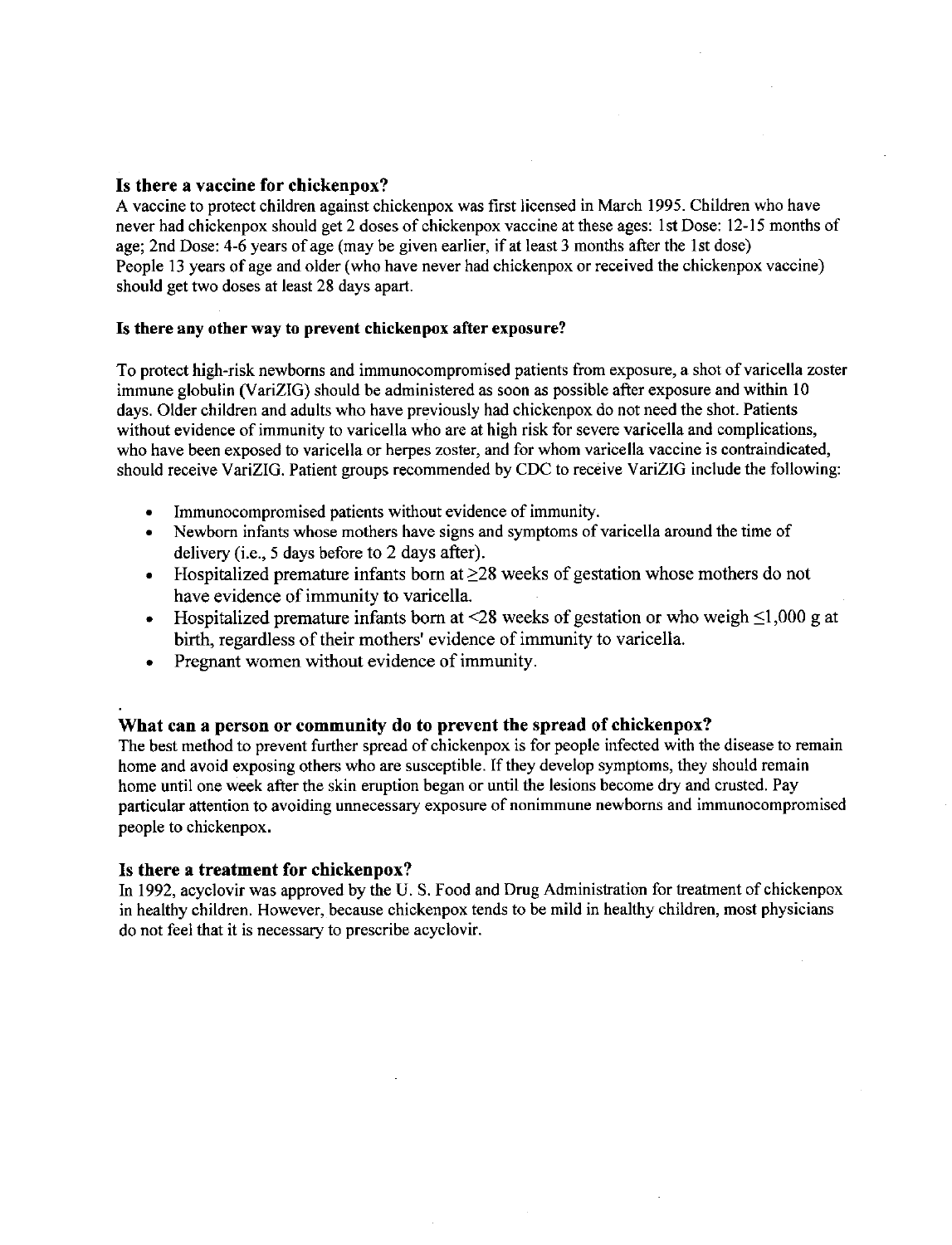# **Varicella (chickenpox) Report Form**

| Last Name<br>First Name<br><b>Mailing Address</b>                                          |                                                                                                              | Parent Name (if minor)<br>Apt/Suite             |                                                                                                                                                                                                                                                                     |
|--------------------------------------------------------------------------------------------|--------------------------------------------------------------------------------------------------------------|-------------------------------------------------|---------------------------------------------------------------------------------------------------------------------------------------------------------------------------------------------------------------------------------------------------------------------|
|                                                                                            |                                                                                                              |                                                 |                                                                                                                                                                                                                                                                     |
| Date of Birth<br>Age                                                                       | Home Phone                                                                                                   |                                                 | <b>Work Phone</b>                                                                                                                                                                                                                                                   |
| <b>GENDER</b>                                                                              | <b>RACE</b><br>(Check all that apply)                                                                        |                                                 | <b>Signs &amp; Symptoms</b>                                                                                                                                                                                                                                         |
| Male<br>Female<br>$\exists$ Unknown<br><b>RECEIVED</b><br><b>VACCINE</b><br>Yes<br>Date(s) | (Optional)<br>African American<br>Asian or Pacific<br>Islander<br>White<br>American Indian<br>Alaskan Native | Rash<br>Lesion severity:<br>lesions<br>lesions) | <b>Date</b> of Onset of Illness:<br>No<br>Yes<br>Rash onset date:<br>$\le$ 50 lesions (able to count within 30 seconds)<br>50-249 lesions (hand can be placed between<br>250-500 lesions (cannot place hand between<br>>500 (difficult to see skin between lesions) |
| No<br>Unknown                                                                              | Unknown<br>Other (Specify):                                                                                  | (Optional)<br>Duration of rash:<br>Fever        | No<br>Yes<br><b>Highest Recorded</b>                                                                                                                                                                                                                                |
| Date of report:                                                                            |                                                                                                              |                                                 |                                                                                                                                                                                                                                                                     |
|                                                                                            | Name of reporter:                                                                                            |                                                 |                                                                                                                                                                                                                                                                     |
|                                                                                            | Phone Number:                                                                                                |                                                 |                                                                                                                                                                                                                                                                     |
| Agency:                                                                                    |                                                                                                              |                                                 |                                                                                                                                                                                                                                                                     |
|                                                                                            |                                                                                                              | Please fax completed form to:                   |                                                                                                                                                                                                                                                                     |

Pa Dept of Health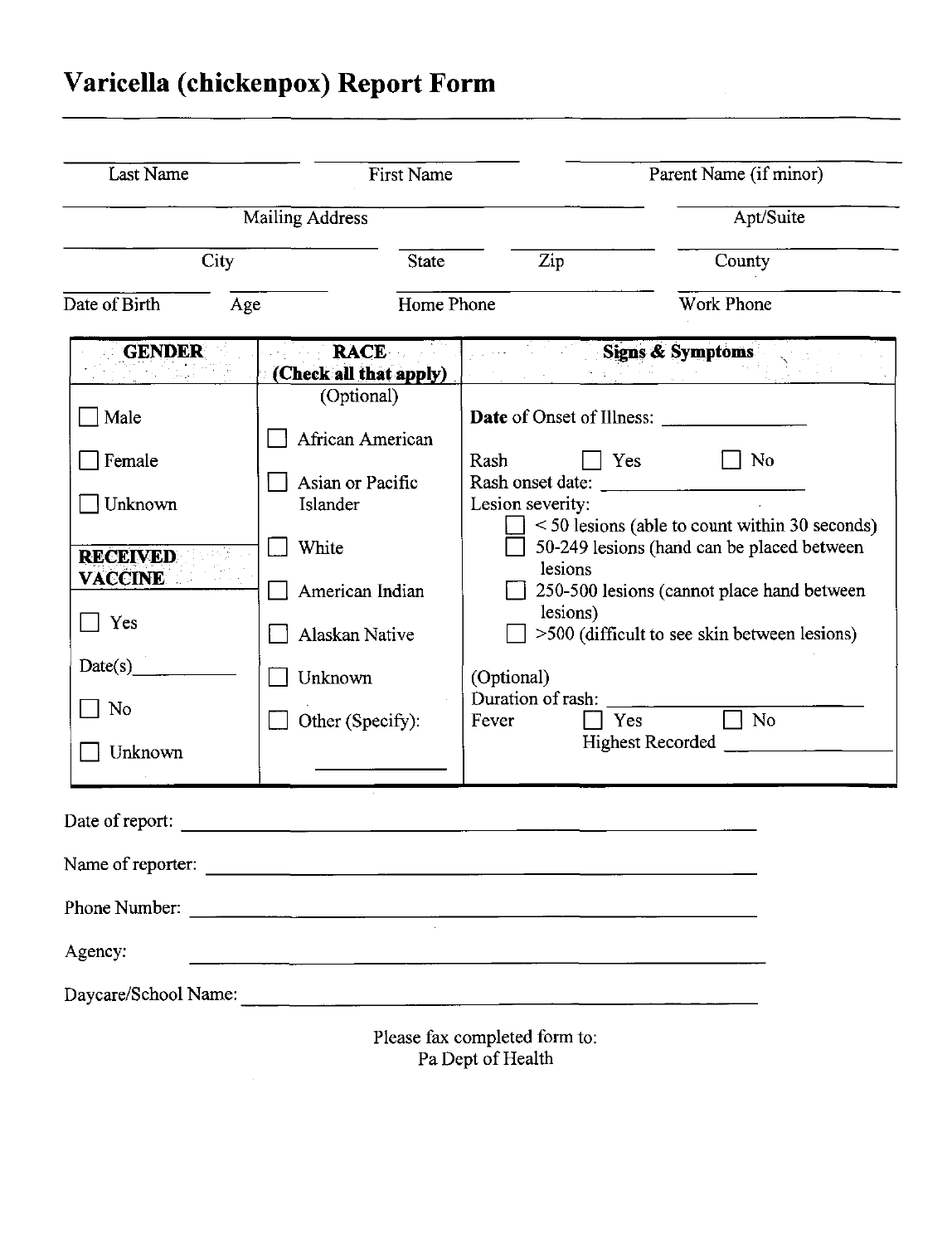# **Dear Parent/Guardian:**

**A child/children** at our school **has/have** contracted **chickenpox (Varicella)** and your child may have been exposed. Because the virus that causes **chickenpox** spreads easily, exposed children who have never had the vaccine or the disease will most likely get the disease. Although chickenpox is not usually a serious illness, it can cause severe complications such as pneumonia and can even result in death. Even a relatively mild illness can result in the loss of a week or more of class time for a child.

Children are considered to be immune to chickenpox if they:

- have had two doses of varicella vaccine, with the first dose administered at <sup>12</sup> months of age or older; or
- have laboratory evidence of immunity to varicella; or
- have documentation of <sup>a</sup> history of varicella or herpes zoster disease diagnosed by <sup>a</sup> physician.

Although a history from a parent or guardian, is acceptable for school entry, when there is even a single chickenpox or shingles in a school, a parental statement of **a history of disease is not sufficient.**

The Department recommends children who are not immune to chickenpox and have been exposed, which is defined as four hours in the vicinity of an infected person, be kept out of school between day 8 and day 21 after the onset of the last case in the school or **until vaccinated.** It is important to note that transmission of chickenpox may occur from contact lasting less than 4 hours.

If your child is **1 to 3 years of age** and has not had a chickenpox vaccine, it is recommended they be kept out of school between day 8 and day 21 after the onset of the last case in the school or until vaccinated. They may return to school once they have received the vaccine. If your child has had one varicella vaccine, they may attend school however it is recommended they receive the second dose of vaccine as long as it has been at least **12 weeks from the 1'' dose.**

If your child is **4 through 12 years of age** and has not had a chickenpox vaccine, it is recommended they be kept out of school between day 8 and day 21 after the onset of the last case in the school or until vaccinated. Your child may return to school once they receive a varicella vaccine. If your child has had one dose of varicella vaccine, it is recommended they be kept out of school between day 8 and day 21 after the onset of the last case in the school or until they receive the second dose of varicella vaccine. The second dose of vaccine can be given as long as it has been at least **12 weeks from the first dose.**

If your child is **13 years of age or older,** and has not had a chickenpox vaccine, it is recommended they be kept out of school between day 8 and day 21 after the onset of the last case in the school or until vaccinated. Your child may return to school once they receive a varicella vaccine. If your child has had one dose of varicella vaccine, it is recommended they be kept out of school between day 8 and day 21 after the onset of the last case in the school or until they receive the second dose of varicella vaccine. The second dose of vaccine can be given as long as it has been at least **28 days from the first dose.**